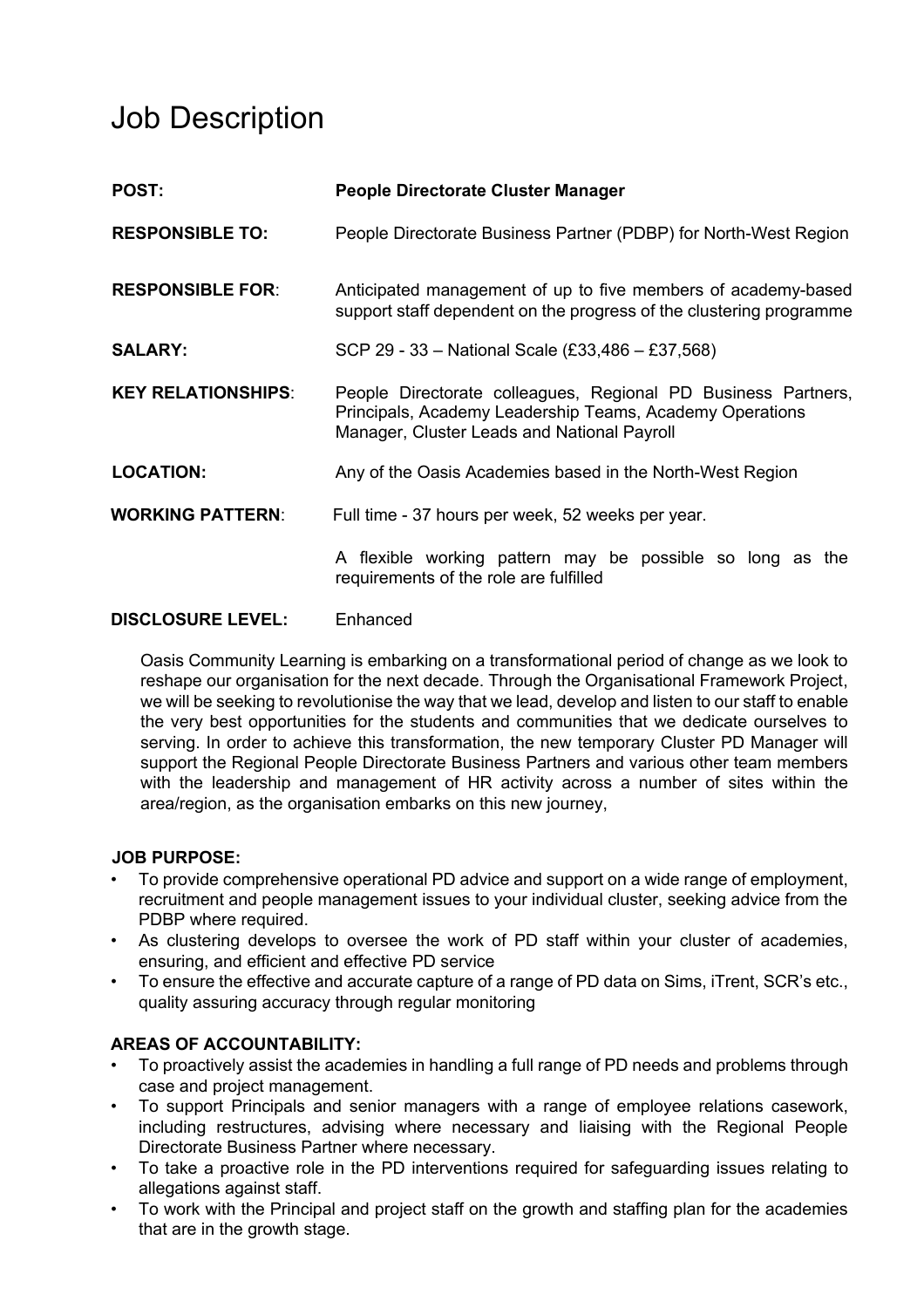- To support management with the development of effective employee relations through consultation and negotiation with employees and local trade unions as directed by the PDBP.
- Through local PD staff, to ensure all recruitment and appointment practices (includes vetting and on boarding) are fair, rigorous, effective and fully compliant.
- To assist National PD, Regional teams and Academy SLT in the development as well as the delivery of CPD for staff (including senior staff) in Academies.

## **Employment Practices**

- To provide leadership teams and line managers with appropriate advice, guidance and coaching on all PD issues in line with the OCL's policies, employment law, statutory compliance and good management practice in order to achieve academy objectives.
- To provide professional PD advice, guidance and where appropriate, challenge at the early stages of disciplinary, capability, absence management, child protection, grievance and performance/capability matters, which could potentially be a risk to the academy or its members.
- To liaise with senior staff and local/ regional unions to resolve issues at the early stage where possible and proactively support and guide Leadership Teams with all employee relations matters, including but not limited to disciplinary, grievance, absence and capability and seeking advice from PDBP when required.
- When required, to undertake role of investigating officer and present your report and findings to appropriate panels and/or the Principal. This may include attendance at hearings and appeals panels to provide advice.
- To support Leadership Teams in building effective working relationships with Trade Unions and professional associations/forums, working towards our goal to become an employer of choice.
- To provide advice to line managers on the application of policies and procedures and reviewing them in line with local need, supporting with updating the academy employee handbook and volunteer/placement handbook as required.
- To proactively support Leadership Teams on managing change, to include restructures redundancies and TUPE with oversight by the PDBP.
- To keep abreast of relevant changes to employment law and conditions of service including: Burgundy Book, Teachers Pay and Conditions and Green Book.

#### **Recruitment, Selection, Appointment**

- To proactively support Leadership Teams, Operations Managers and local Academy Admin and/or cluster PD staff in maintaining a compliant and effective recruitment process.
- Through the PD and administrative staff within your cluster of academies, to ensure all preemployment checks are completed in line with the latest iteration of KCSIE (currently September 2016) including, references, Vetting and Barring checks (where applicable), DBS clearances, overseas checks (where required) and health questionnaire addressing any concerns as appropriate and advising on next stages.
- In conjunction with the National team, to work with leadership teams and Academy Admin/ local PD staff to develop recruitment methods and strategies and advertising strategies to ensure the academies are able to attract and retain excellent staff.
- Through Academy Admin/ local PD staff, to ensure all academy SLT and PD staff have completed safer recruitment training and renewals are completed in good time.
- As required, to provide advice on fair recruitment practice and sit on selection panels, ensuring fair and compliant processes are adhered to, for example in relation to equal opportunities.
- As required and with support from the PDBP and National team, to provide advice and guidance to Principals and leadership team in relation to remuneration and pay determination of all employees.
- To upskill relevant staff within your cluster, deliver training on recruitment practices, policy change and other relevant areas as they arise.
- To champion the Application Tracking System (ATS) within your cluster once launched, providing training to key staff and being a source of knowledge advice and support.
- To be trained in job evaluations, regularly sitting on panels to undertake evaluations.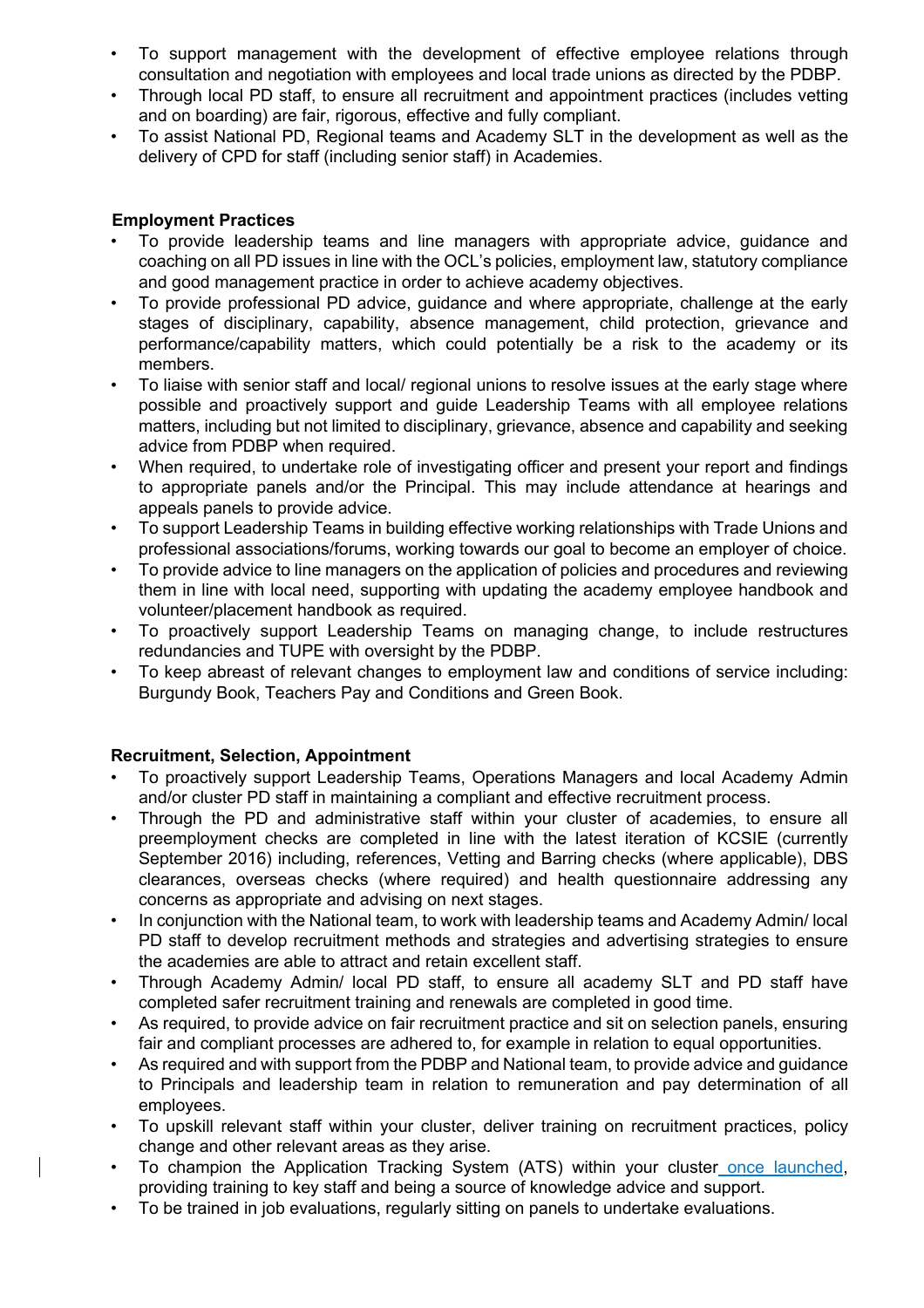## **New Starters and internal appointments**

- To proactively support Leadership Teams, Operations Managers and any Academy Admin/local PD staff in maintaining a compliant and effective on-boarding process.
- To advise, support and train academies on the generation of contractual documentation, including new starters and variations, quality assure outputs to ensure accuracy and consistency.
- When required, to generate contracts and undertake new starter processes directly.
- To have oversight of academy SCRs and employee files, ensuring all local staff understand the latest policy and procedures and providing support, training and quality assurance to ensure all academies within your cluster are fully compliant. To also support on SCR audits as required.

#### **Payroll, Finance & Systems**

- To oversee academy payroll amendments submission in line with payroll deadlines, ensuring staff are paid correctly and amendments are actioned.
- Alongside the Finance Manager, to ensure that relevant documentation is completed and any pay related queries are responded to swiftly.
- To work closely with members of the Finance team, PDBP, Payroll team and Leadership Teams in support of reviewing staffing costs and budgets, changes in budget and pay related discussions, ensuring financial regulations and approval systems are followed.
- To proactively support the data officer, payroll and PD team in the timely collation of management data, producing reports as required.
- To oversee the regular cleansing of Data generated by National PD on iTrent and Sims locally.

#### **Line Management of Local PD Staff**

- As the clustering programme takes shape, to carry out the full duties of a line manager including induction training, monitoring of work, probation review and performance appraisal.
- To continually assess learning and development needs with the team to ensure they are fully equipped to work effectively.
- To ensure the organisational knowledge and technical skills of the team meets customer requirements, including horizon scanning and delivering regular updates to the People Team on changes to employment law, regulations and procedures where this relates to your team
- To ensure that academy-based staff are maintaining complete and compliant employee files through regular monitoring, support and guidance
- To regularly monitor the SCRs of each academy within the cluster ensuring compliance and reporting regularly to the PDBP

#### **General**

- To contribute to the development of 'Individual Academy PD Working' arrangements within the Cluster, ensuring the plans are delivered and that performance indicators are met
- Contribute to the development of an effective and modern employee relations infrastructure that both enhances employee engagement and involvement and supports business objectives of the academies.
- To work collaboratively with all PD colleagues, ensuring the core PD function of the Cluster makes a valuable contribution to the academies.
- To promote the OCL ethos at every opportunity and whenever PD interventions are required
- All duties and responsibilities must be undertaken, at all times, in compliance with the Oasis Community Learning PD Policies and Procedures.
- All employees must be aware of the responsibilities placed upon them under the Health & Safety at Work Act (1974) to ensure that the agreed safety procedures are carried out to maintain a safe environment for employees and visitors.

# **Safeguarding children and young people**

 Oasis is committed to safeguarding and promoting the welfare of children and young people. We expect all staff to share this commitment and to undergo appropriate checks, including an enhanced DBS check.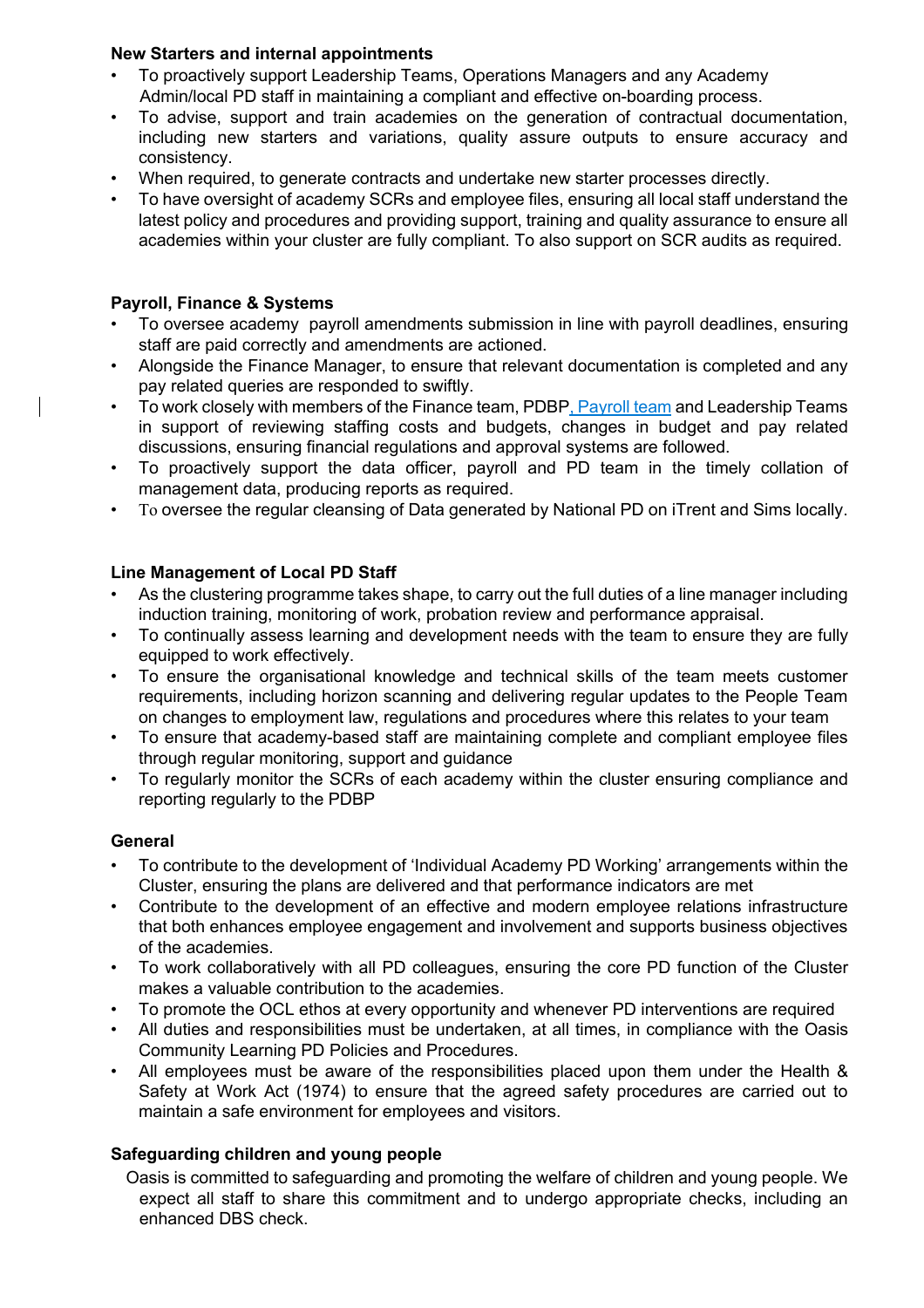#### **Other**

- To ensure confidentiality and integrity of all PD information in accordance with the Data Protection Act and any other relevant legislation and codes of practice.
- To take part in regular training relevant to the role as required by the People Directorate department (Safer Recruitment, Safeguarding, etc).
- Any other duties commensurate to the post and grade.
- This post is covered by Part 7 of the Immigration Act (2016) and therefore the ability to speak fluent written and spoken English is an essential requirement for this role.
- The above responsibilities are subject to the general duties and responsibilities contained in the Statement of Conditions of Employment.
- The nature of this post will require flexibility to meet urgent work needs as they arise. This will inevitably entail some work outside normal office hours. The job description therefore is not intended to be exhaustive. The post holder will be expected to adopt a flexible attitude to the duties which may have to be varied after discussion, subject to the needs of the service and in keeping with the general profile.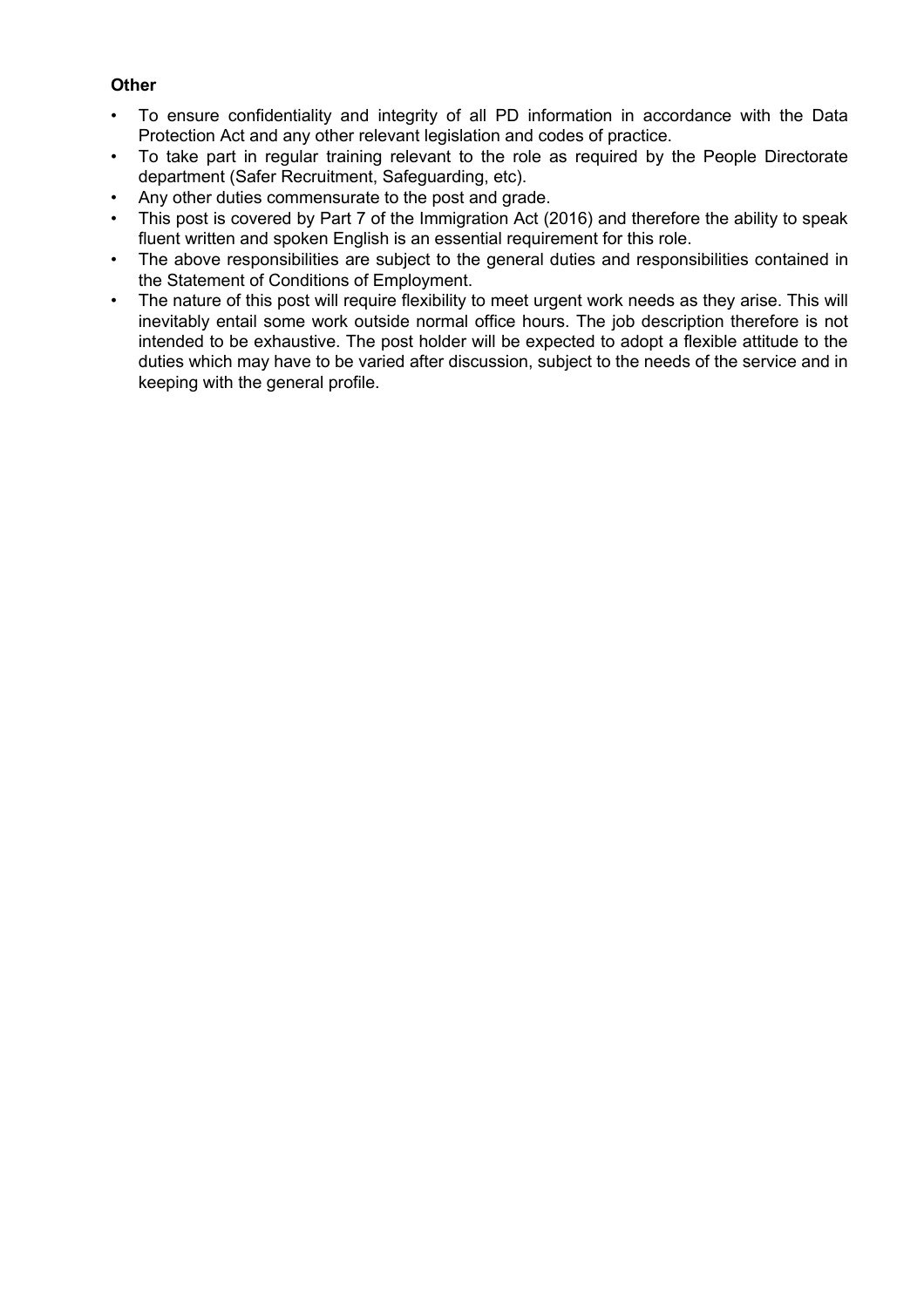# **Person Specification - PD Cluster Manager**

### **Our Purpose**

Oasis Academies exist to provide a rich and balanced educational environment which caters for the whole person - academically, vocationally, socially, morally, spiritually, physically, emotionally and environmentally. Our task is to serve our students as well as to provide a learning hub for the entire community. In this way we will raise aspirations, unlock potential and work to achieve excellence through encouraging a 'can do' culture which nurtures confident and competent people.

## **Oasis Ethos**

Our ethos is an expression of our character - it is a statement of who we are and therefore the lens through which we assess all we do. Our work is motivated and inspired by the life, message and example of Christ, which shapes and guides every aspect of each of our schools. This is foundational to our belief that all people are created and loved by God as equal and unique beings, and to our commitment to model inclusion and compassion throughout all the aspects of the life and culture of each Academy community.

|                                                  | <b>Essential</b>                                                                                                                                                                               | <b>Desirable</b>                             |
|--------------------------------------------------|------------------------------------------------------------------------------------------------------------------------------------------------------------------------------------------------|----------------------------------------------|
| <b>Qualifications</b><br>& Training              | CIPD graduate or working towards<br>achievement of CIPD or equivalent                                                                                                                          | Member of CIPD                               |
| <b>Experience</b><br><b>Knowledge</b><br>&Skills | Experience in PD at operational and advisory levels<br>Experience of working in teams                                                                                                          | PD Experience in<br><b>Education/Schools</b> |
|                                                  | Experience of managing sensitive and complex people<br>management issues                                                                                                                       | PD Experience in an<br>Academy Chain         |
|                                                  | Experience of managing change effectively                                                                                                                                                      |                                              |
|                                                  | Good working knowledge and understanding of<br>employment law                                                                                                                                  |                                              |
|                                                  | Working knowledge/ability to develop knowledge of the<br>terms and condition of employment that apply to staff<br>working in academies/schools                                                 |                                              |
|                                                  | Ability to engage with all parts of the business to be able<br>to listen and inform on PD issues, building positive<br>relationships with partners, leaders, colleagues and<br>external bodies |                                              |
|                                                  | Excellent communication skills both written and verbal,<br>with good interpersonal, influencing and presentation<br>skills.                                                                    |                                              |
|                                                  | A high level of accuracy and attention to detail.                                                                                                                                              |                                              |
|                                                  | Strong administrative and organisational<br>skills.                                                                                                                                            |                                              |

# Person Specification